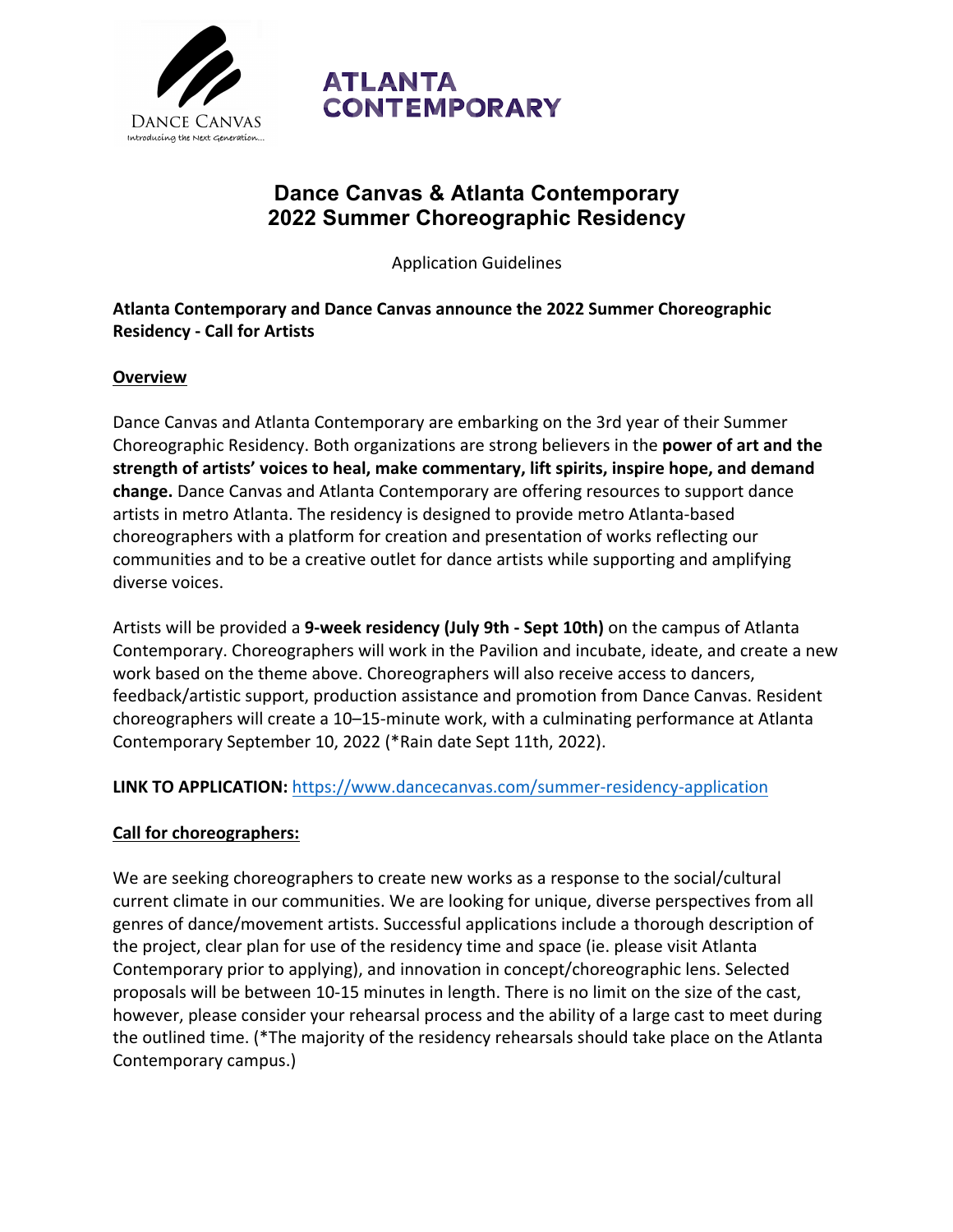#### **Eligibility requirements:**

- Open to metro Atlanta area professional choreographers
- Professional applicants must be at least 18 years old, and not currently enrolled in an undergraduate college, university, or conservatory program
- Graduate/Doctoral candidates may apply
- Choreographers and casts must be available for the entire residency

#### **Residency Timeline:**

Friday, May 20th – Submission Deadline\*\* Friday, June 10th – Choreographers notified Saturday, July 9th – Choreographer orientation at Atlanta Contemporary 10am - 2pm Sunday, July 10th - Residency Begins Saturday, August 13th or Sunday, August 14th - Mid-Summer Showing September 10th – Residency Ends

### **Rehearsals:**

Location: Atlanta Contemporary, Pavilion Time: 9am – 12pm OR 4pm – 7pm, Monday – Sunday (\*Choreographers will be scheduled for time blocks)

### **Performance Days/Times (\*at Atlanta Contemporary)**

Location: Atlanta Contemporary, Pavilion Dates: Mid-Summer showing - August 13th - 14th Final Performance - September 10<sup>th</sup> - 7:00 pm

#### **Choreographers will receive:**

- Access to Atlanta Contemporary Pavilion for ideation and rehearsals (\*Provided by Atlanta Contemporary)
- Administrative and marketing support (\*Provided by Dance Canvas)
- Open rehearsal opportunities and choreographic feedback sessions during rehearsal process (\*Provided by Dance Canvas)
- Recording/streaming of final performance

Choreographers receive a residency stipend of \$250 to be paid at the culmination of the residency period.

## **Evaluation Criteria**

Applications will be evaluated by a panel of community members. The panel will be asked to score applicants based on the following criteria:

- Overall idea, vision, artistry
- Relevance to social and cultural context
- Potential of the residency to impact local community, the arts & cultural landscape and artist's personal growth
- Feasibility (Artist's ability to complete the work)